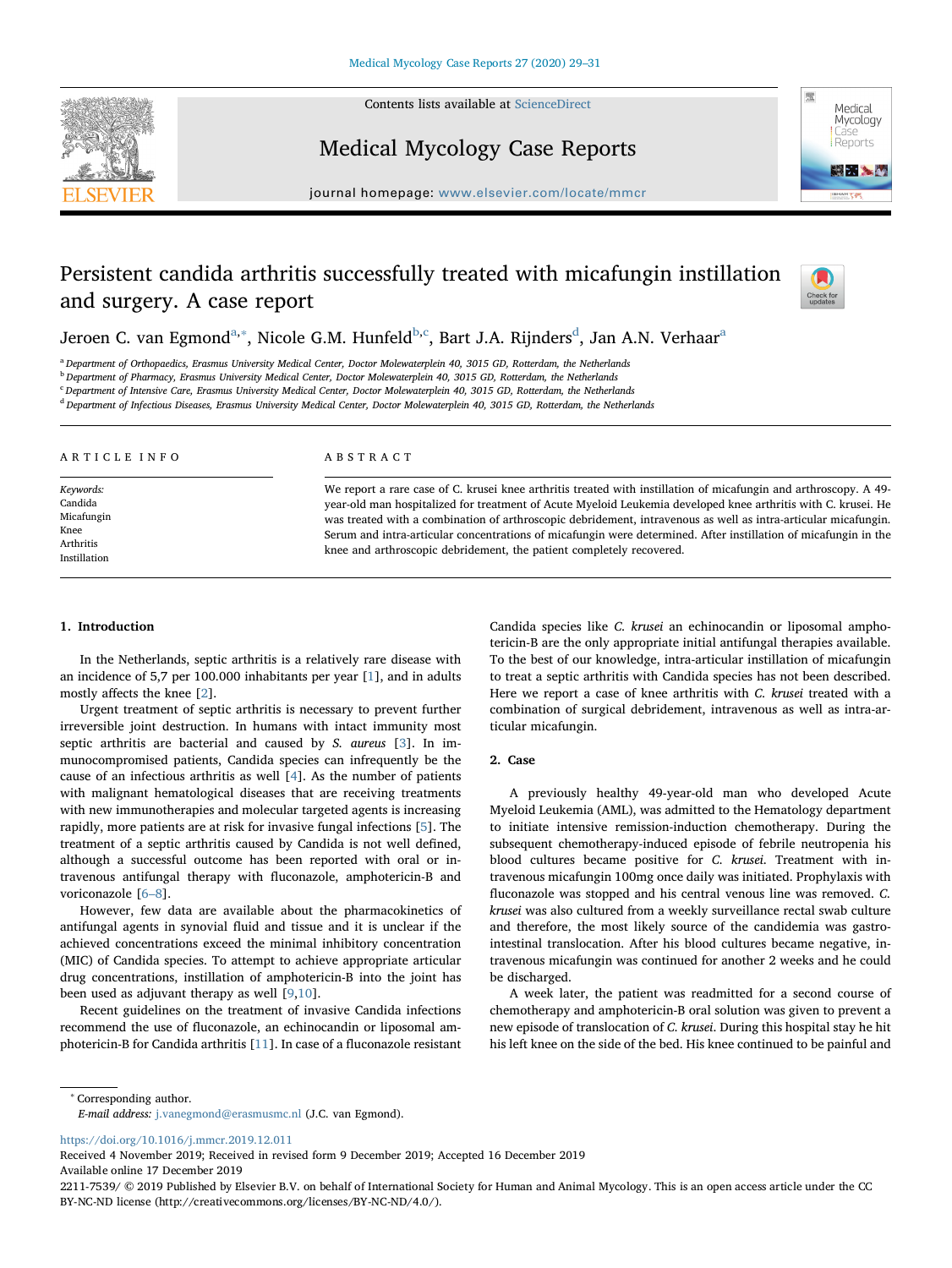available as well [[15\]](#page-2-12).

## 3. Discussion

We present a rare case of knee arthritis caused by C. krusei during chemotherapy induced neutropenia in a patient with AML. He was successfully treated with a combination of surgical debridement, intravenous as well as intra-articular micafungin.

Micafungin is an echinocandin, registered for the treatment of Candida infections. Despite intravenous therapy with micafungin and repeated needle aspiration of the knee, blood as well as synovial fluid cultures continued to be positive in our patient. Eventually, the combination of surgical debridement and the intra-articular instillation of micafungin led to clinical resolution of the infection.

Patients undergoing intensive chemotherapy for hematological malignancies often receive prophylaxis against invasive Candida infections with fluconazole. However, breakthrough candidemia with fluconazole resistant candida species, like C. krusei are occasionally observed [\[16](#page-2-13)]. In these patients, Candida arthritis is typically the consequence of hematogenic dissemination [\[6\]](#page-2-5).

Lu et al. presented a case report of knee arthritis with C. krusei and reviewed the available literature on 4 other cases [\[17](#page-2-14)]. Given the 30 year time frame of these 5 cases, it is not surprising that the antifungal therapy given to these patients was diverse and only 2 received an echinocandin. Our patient was treated with surgical debridement in combination with intravenous and intra-articular micafungin for a total of 12 days.

Synovial fluid is a transudate of plasma, so dissolution of micafungin in synovial fluid will be likely. Moreover, diffusion from plasma to the synovial fluid will occur. Unfortunately, data about the extent of diffusion from plasma to the synovial fluid are not available. The possible side effects as well as the possible toxic effects on cartilage of micafungin when administered directly into a joint are unknown. However, we decided to administer micafungin through direct intraarticular instillation as, despite prolonged high-dose intravenous micafungin therapy, blood as well as synovial cultures remained positive in our patient. Reconstitution of micafungin in NaCl 0.9% results in a pH of 5–7 [[18\]](#page-2-15). Further dissolution in NaCl 0.9% will results in a pH of about 7, with isotonic properties. A dose of 3mg per instillation was given from day 17–24 as a 1mg/10ml NaCl 0.9% solution. This dose was anticipated to result in local concentrations well above the MIC of the C. krusei (0.125 μg/ml) for a sufficiently long time and this was confirmed by the measured micafungin concentration in synovial fluid of 11mg/l 24 hours after instillation, a concentration several times higher than what was measured in blood in the same patient [\(Table 1](#page-1-0)).

Toxicity of the joint is one of the main concerns after local injection. Despite the high local concentration of 11mg/l, no local toxicity was observed as the patient recovered with minor complaints of his knee.

Besides anti-bacterial or anti-fungal medication, load reduction is key in patients with septic arthritis and can be performed by arthroscopy or arthrotomy. Arthroscopic treatment is preferable to arthrotomy in terms of pain, rehabilitation and range of motion [\[19](#page-2-16)]. Surgical irrigation and debridement is not always needed in mild disease burden, although the literature is lacking on this and consists of case reports [[6](#page-2-5)].

In conclusion, instillation of micafungin in the knee of a patient with therapy resistant C. krusei arthritis led to therapeutic synovial concentrations and was used successfully in combination with surgical debridement.

#### Acknowledgements

None.

as a knee effusion was noted three days after injury, the orthopedic surgeon was consulted. On physical examination a large effusion of his left knee was found. The joint was not visibly red, but was warm on palpation. His temperature was 38.4° Celsius. A plain knee radiograph of the knee was normal. An aspiration of the affected knee was performed and the joint fluid was sent for culture, this day was considered as day 0. Day 1 the joint aspiration grew C. krusei for which intravenous micafungin was restarted at a dose of 100mg twice daily. As the patient was deeply thrombopenic as well as neutropenic at that time, no arthroscopic drainage and lavage was performed but instead the knee was repeatedly drained by needle aspiration. On the day of the first needle aspiration of the knee and for the next 10 days, blood cultures were positive for C. krusei as well. Furthermore, repeated needle aspirations of the knee continued to grow C. krusei. An echocardiography at day 6 was normal. The ongoing candidemia and repeatedly positive synovial fluid cultures led to the decision at day 7 to instill micafungin in the knee at a dose of 1mg in 10ml saline. Furthermore, liposomal amphotericin-B was started at day 8 at 3mg/kg/day intravenously while intravenous micafungin was continued. After 4 days intra-articular injections were stopped. However, despite repopulation from chemotherapy induced neutropenia, his blood cultures as well as synovial fluid cultures continued to be positive. At day 13 a whole-body PET scan showed arthritis of the left knee, PET positive pulmonary infiltrates, and some pleural fluid. Since the patients was no longer cytopenic the decision was made at day 17 to perform an arthroscopic debridement and lavage of the knee with an extensive arthroscopic synovectomy. Furthermore, the intra-articular administration of micafungin was reinitiated and continued for 7 days with at a dose of 3 mg per instillation (as a solution of 1mg in 10ml sodium chloride 0.9%). From this point onwards his blood cultures remained negative and he improved clinically. Further follow-up of his left knee revealed good recovery with less pain and good function six months postoperative.

C. krusei has been identified with the use of CHROMagar™ with subsequent identification by Maldi-TOF, with database MALDI BDAL Database version 8.0. Micafungin concentrations were measured (laboratory of pharmacy, University Hospital Nijmegen, the Netherlands) in serum and joint fluid [[12\]](#page-2-9). The concentrations in serum 12 hours after the administration of 100mg intravenously at day 13 and 16 of therapy were 4.5 and 1.5mg/L respectively and concentration in synovial fluid 24 hours after installation of 3mg of micafungin in the knee was 11mg/L at day 19, as well presented in [Table 1](#page-1-0). Reference concentrations of micafungin in serum derived from 2 studies in critically ill patients trough level 1.4–3.1 mg/L were described [[12](#page-2-9)[,13](#page-2-10)]. In healthy subjects, micafungin has as a volume of distribution of 0,2L/kg with a half-life of 15 hours. Administration of 100mg once daily results in trough serum concentration levels of 2 mg-L [\[14](#page-2-11)]. In hematology patients reference concentrations after intravenous micafungin are

#### <span id="page-1-0"></span>Table 1

Administration of micafungin and micafungin concentrations over time.

| Day of administration<br>micafungin | Route of<br>administration | Dose.                      | Micafungin<br>concentration $(mg/L)$ |
|-------------------------------------|----------------------------|----------------------------|--------------------------------------|
| day $1 - day 15$                    | IV                         | 100mg<br><b>BID</b>        |                                      |
| $day 7 - day 10$                    | ĪΑ                         | $3 - 10 -$<br>$20 - 20$ mg |                                      |
| day 14                              |                            |                            | 4.5 (trough serum)                   |
| day 16 - day 32                     | <b>IV</b>                  | 200 <sub>mg</sub> OD       |                                      |
| day $17b$                           |                            |                            | 1.5 (trough serum)                   |
| day 17 - day 24<br>day 19           | ĪΑ                         | 3mg OD                     | 11 $(ioint)a$                        |

Abbreviations: IA: intra-articular, IV: intravenous, BID: two times daily, OD: one time daily.

<span id="page-1-2"></span><sup>a</sup> Aspiration of joint fluid 24 hours after administration of micafungin (trough concentration).

<span id="page-1-1"></span><sup>b</sup> Day of surgery.